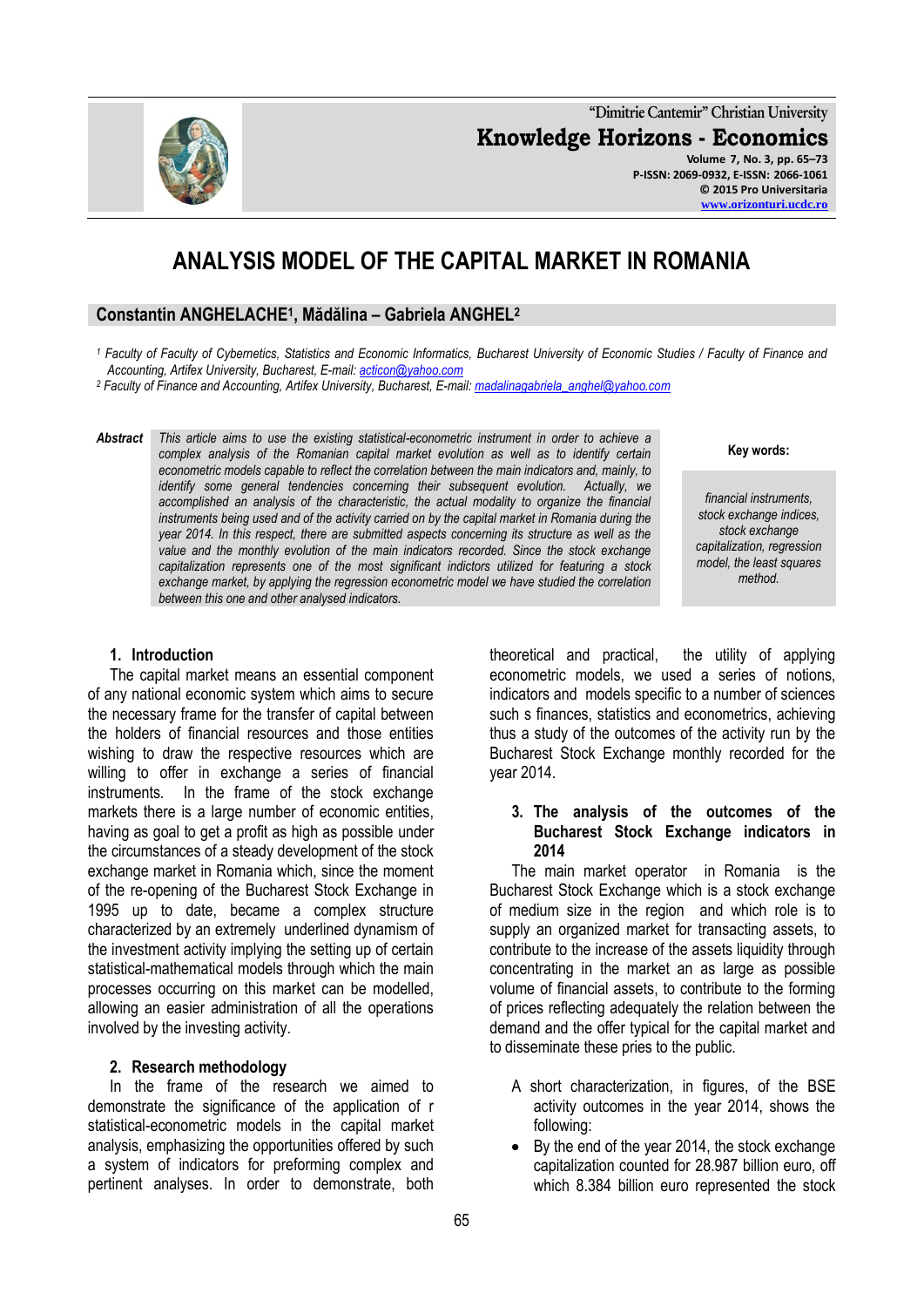exchange capitalization of the listed Romanian companies, respectively 63.42%;

- On the regulated market a volume of transactions amounting almost 3,2 billion euro has been recorded, meaning by 7.2% more as comparatively the year 2013 (2.985 billion euro);
- The daily average value of transactions on  $\bullet$ shares recorded on the regulated market, including the offers as well, counted for almost 11.7 million euro, by almost 16% over the average for 2013;
- The offers values decreased slightly, by 3.7%, to 921.6 million euro as against 957 million euro in 2013.

In the frame of the Bucharest Stock Exchange financial instruments from the following categories are transacted: capital assets, credit assets, collective placement organisms, structured products. In order to be admitted for transaction on the regulated market, the financial instruments must comply with the following conditions:

- To be registered with the Authority for Financial Surveillance;
- To be transferable:
- To be issued in a de-materialized form;
- To be integrally paid and underlined through account registration;
- The shares must be of the same class.

In order to be admitted for transaction a company must comply with a series of conditions, namely: to be a company organized by shares; to have an anticipated capitalization/self-capitals of minimum 1 million Euro; to have a free-float of minimum 25% (shares being not held by the company or by strategic investors); to be functioning over the last 3 years and to provide audited financial reports for the last 3 years.

The shares quoted at the Bucharest Stock Exchange are structured in four classes, the classification criteria being based on the values recorded by several specific indicators. In the year 2014, according to the data published by the Bucharest Stock Exchange, the structure of the 83 shares quoted on the regulated market is the following: category I, 24 shares; category II, 57 shares; category III, 1 share; International category, 1 share – Erste Group Bank AG (pointing out that starting with the year 2015, the classes of shares are structured in the categories Premium, Standard, Other intl, Int'l). In 2014, as well as in the previous year precedent, the shares of the category II are dominating, holding a weight of 68.67%, a graphical representation of the composition by types of shares being submitted below:



*Graphic no. 1. The structure of shares within BSE in the year 2014*

A relevant aspect which must be taken into account in order to achieve a pertinent analysis of the capital market in Romania is given by the development of the

transactions on financial instruments concluded through the Bucharest Stock Exchange (BSE).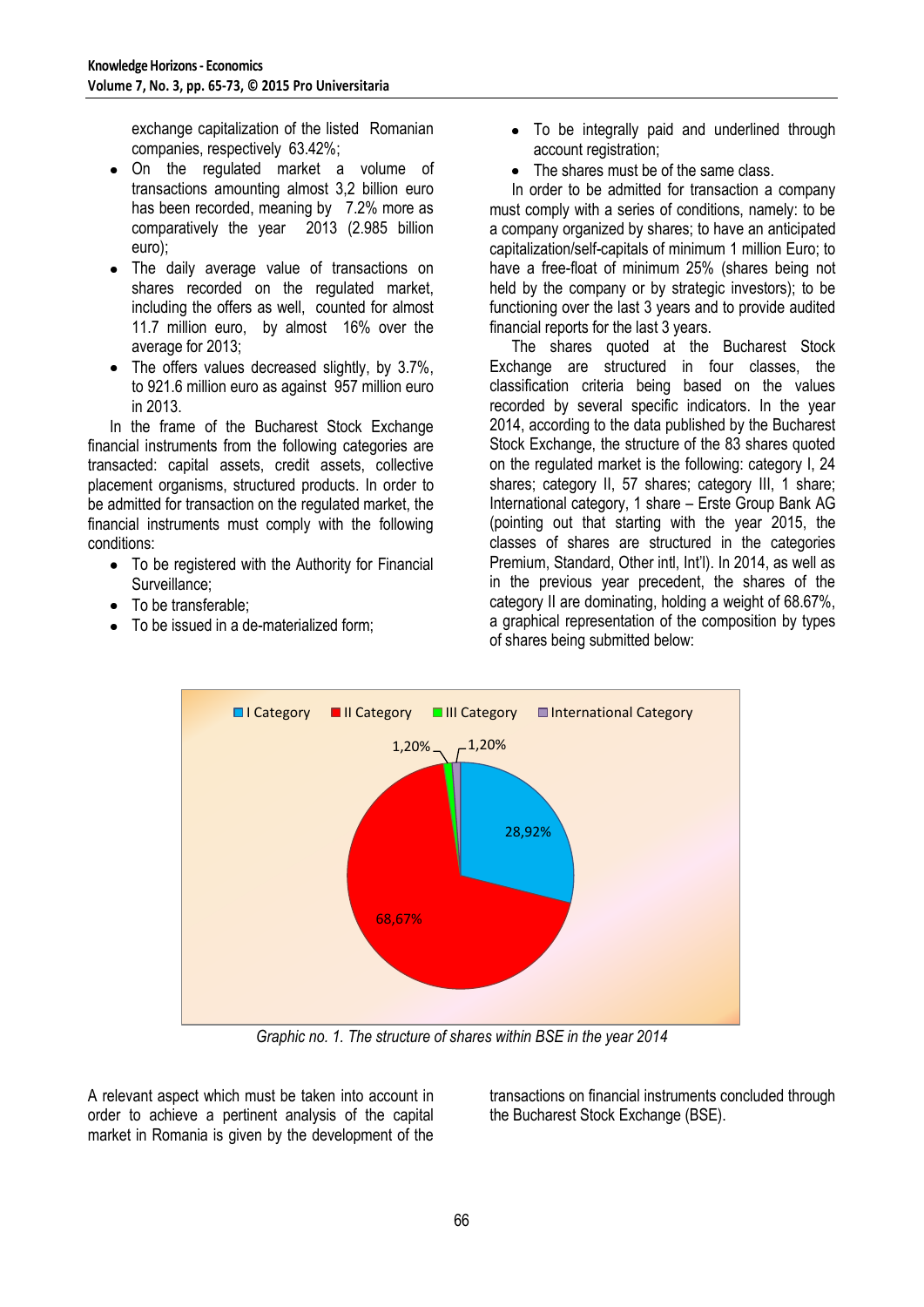| <b>Month</b> | <b>Transactions volume</b> |          | <b>Transaction value</b><br>(euro |               |  |  |
|--------------|----------------------------|----------|-----------------------------------|---------------|--|--|
|              | ∆% **<br>Absolute value    |          | Absolute value                    | $\Delta\%$ ** |  |  |
| January      | 987,179,032                |          | 175,210,225                       |               |  |  |
| February     | 689,970,338                | $-30.11$ | 167,363,367                       | $-4.48$       |  |  |
| March        | 1,118,447,090              | 62.10    | 164,899,457                       | $-1.47$       |  |  |
| April        | 791,909,476                | $-29.20$ | 200,790,473                       | 21.77         |  |  |
| May          | 2,134,092,883              | 169.49   | 243,229,460                       | 21.14         |  |  |
| June         | 906,543,488                | $-57.52$ | 646,614,473                       | 165.8         |  |  |
| July         | 787,423,902                | $-13.14$ | 259,034,035                       | $-59.94$      |  |  |
| August       | 811,231,894                | 3.02     | 190,564,863                       | $-26.43$      |  |  |
| September    | 823,432,252                | 1.50     | 223,579,470                       | 17.32         |  |  |
| October      | 681,309,992                | $-17.26$ | 163, 177, 978                     | $-27.02$      |  |  |
| November     | 453,360,006                | $-33.46$ | 148,821,878                       | $-8.80$       |  |  |
| December     | 1,430,334,615              | 215.50   | 347,475,378                       | 133.48        |  |  |
|              |                            |          |                                   |               |  |  |

*Table no. 1.The indicators concerning the transactions on shares in the frame of BSE during the year 2014*

\*Data taken over from the monthly BSE Bulletins, January – December 2014 \*\*Fluctuation as against the previous month. Self-calculations

The biggest increase of the transactions values against the previous month is stated out for the June month, by 165.8% comparatively with May 2014; in fact, out of the period making the subject of the analysis, in this month the maximum transacted value recorded for the section shares, respectively

646,614,473 Euro, a fact due to the accelerated private placement achieved by the Property Fund S.A. to Romgaz S.A., as well as to the initial public offer developed on Electrica S.A., both achieved in June 2014.



*Graphic no. 2. Monthly evolution of transactions on shares within BSE in 2014*

In order to let the bonds be admitted for transactions, the minimum value of the issue should equal in RON the sum of 200.000 EUR. In case that the issue value is below this threshold, the Authority for Financial Surveillance may grant a special approval so that the issue is admitted for transactions. In the year 2014, the bonds issued by the 71 companies transacted on the regulated market were structured by the following categories: state equities, municipalities, corporative bonds and International (European Bank for Reconstruction and Development)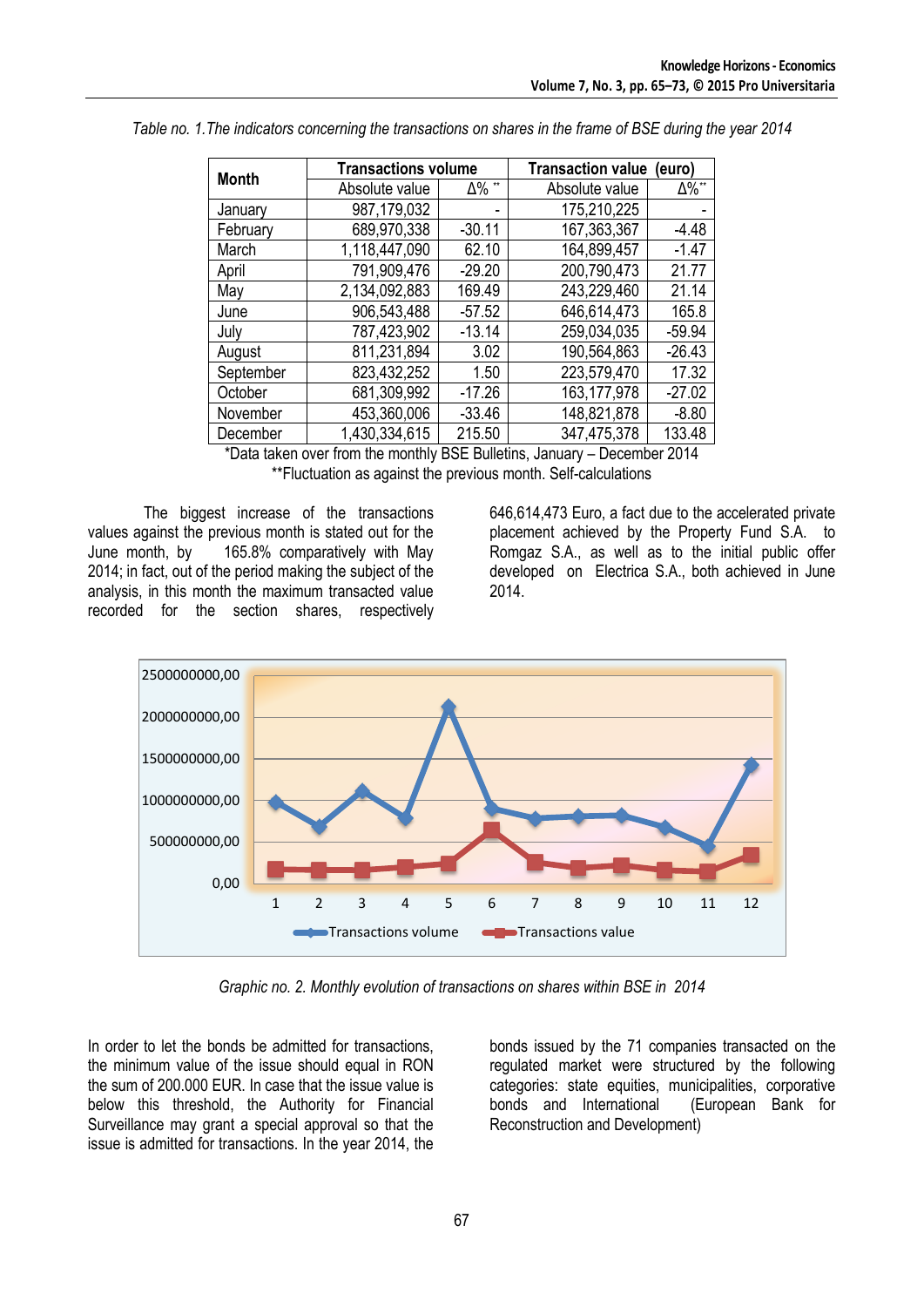|              | <b>Transacted value (million Euro)</b> |                               |                      |                |  |  |  |
|--------------|----------------------------------------|-------------------------------|----------------------|----------------|--|--|--|
| <b>Month</b> | <b>Bonds</b>                           | <b>Structured</b><br>products | <b>Fund</b><br>units | <b>Futures</b> |  |  |  |
| January      | 2.15                                   | 3.03                          | 0.08                 | 0              |  |  |  |
| February     | 3.65                                   | 3.11                          | 0.08                 | 0              |  |  |  |
| March        | 2.45                                   | 388                           | 010                  | U              |  |  |  |
| April        | 3.27                                   | 2.73                          | 0.22                 | 0              |  |  |  |
| May          | 0.06                                   | 3.31                          | 0.25                 | 0              |  |  |  |
| June         | 0.62                                   | 2.34                          | 0.07                 | 0              |  |  |  |
| July         | 0.48                                   | 3.61                          | 0.91                 | N              |  |  |  |
| August       | 2.15                                   | 3.26                          | 0.26                 | 0              |  |  |  |
| September    | 0.31                                   | 5.34                          | 0.28                 | 0              |  |  |  |
| October      | 7.15                                   | 9.01                          | 0.13                 | 0              |  |  |  |
| November     | 0.82                                   | 4.84                          | 0.05                 | 0              |  |  |  |
| December     | 11.88                                  | 6.82                          | 0.11                 | N              |  |  |  |

*Table no. 2*– Centralization of the equities transacted on the regulated market, other than shares\*

\* Data taken over from the monthly BSE Bulletins, January – December 2014

During the first half of 2014, on the BSE bonds market there have been 4 new instruments admitted for transactions, namely: 1 government securities and 3 corporative bonds, which public offers addressed mainly to the institutional investors. The number of the transactions on the secondary market of the bonds has been extremely low, under the conditions of a reduced liquidity. The activity itself has been a low one, the weight of the transactions on bonds within the total

circulation of BSE being insignificant. As far as the activity on structured products is concerned, to note the diminishing of their number simultaneously with the significant decrease of the transacted value although the number of transactions increased comparatively with the last months of the year 2013. The certificates transacted on the regulated market are structured in the categories Index, Turbo, Bonus and protected capital.



*Graphic no. 3.The monthly evolution of the transactions on financial instruments, other than shares, in the frame of BSE in 2014*

The main index of the capital market in our country, BET (Bucharest Exchange Trading), is a price index weighted with the free-float capitalization which reflects

the overall tendency of the shares issued by the first ten companies, classified depending on their liquidity. As a result of the quarterly adjustment of the BET index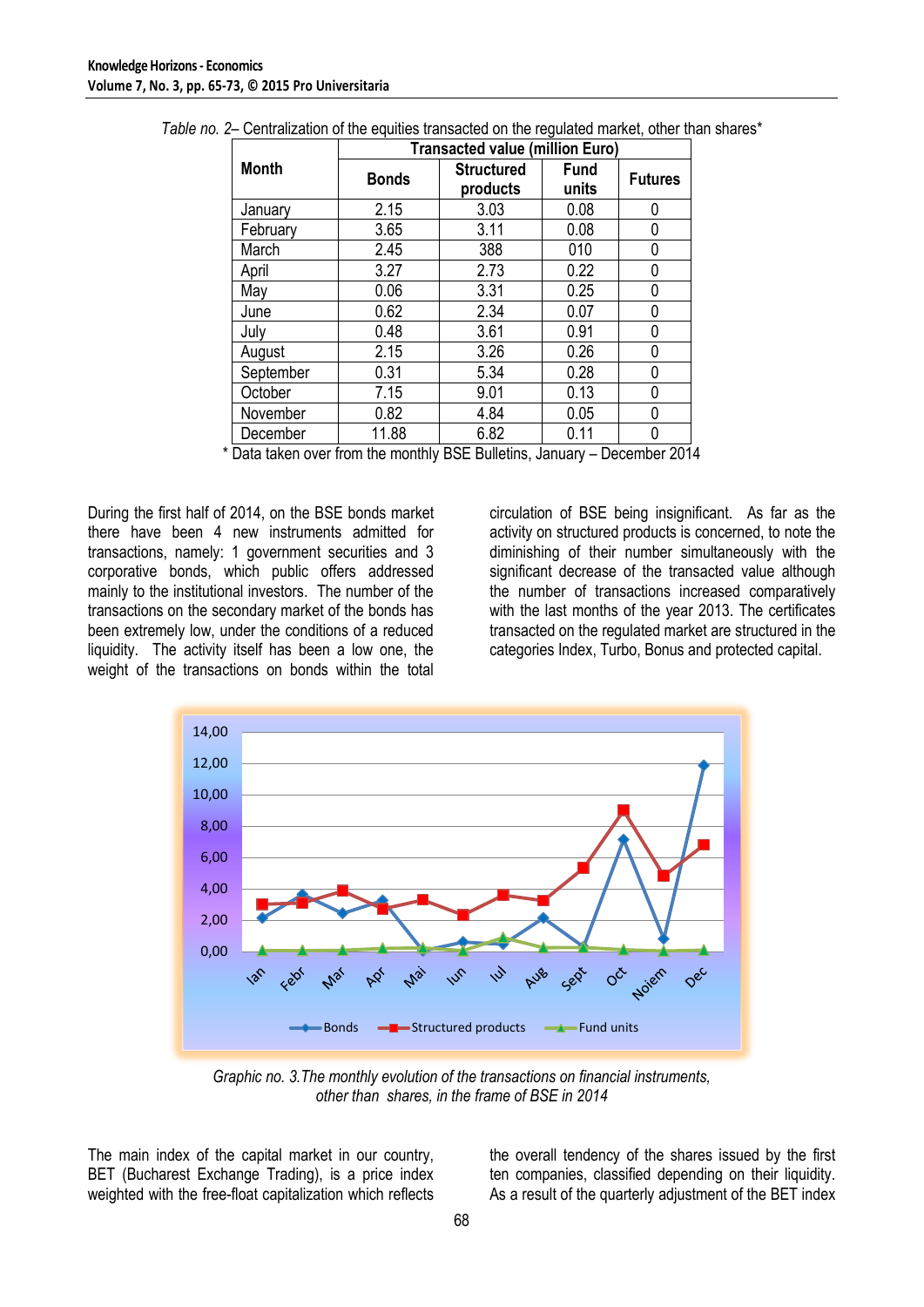for the year 2014 (December  $12<sup>th</sup>$ ), its structure was the following: OMV PETROM S.A. (SNP): 19.99%; FONDUL PROPRIETATEA (FP): 19.98%; S.N.G.N. ROMGAZ S.A. (SNG): 15.65%; BANCA TRANSILVANIA S.A. (TLV): 13.93%; BRD - GROUPE SOCIETE GENERALE S.A. (BRD): 9.57%;

ELECTRICA SA (EL): 7.98%; S.N.T.G.N. TRANSGAZ S.A. (TNG): 5.91%; C.N.T.E.E. TRANSELECTRICA (TEL): 4.20%; S.N. NUCLEARELECTRICA S.A. (SNN): 1.81; BURSA DE VALORI BUCURESTI S.A. (BVB): 0.98%.

| <b>Month</b>         | Absolute value | $\Delta$ BET <sub>(01)</sub> * | ΔBET**  |  |
|----------------------|----------------|--------------------------------|---------|--|
|                      | (euro)         | (%)                            | %       |  |
| January              | 4,939.04       |                                |         |  |
| February             | 4,980.97       | 0.85                           | 0.85    |  |
| March                | 4,942.98       | 0.08                           | $-0.76$ |  |
| April                | 5.027.32       | 1.79                           | 1.71    |  |
| May                  | 5,322.41       | 7.76                           | 5.87    |  |
| June                 | 5,567.63       | 12.73                          | 4.61    |  |
| July                 | 5,452.88       | 10.40                          | $-2.06$ |  |
| August               | 5.639.50       | 14.18                          | 3.42    |  |
| September            | 5,733.81       | 16.09                          | 1.67    |  |
| October              | 5,550.42       | 12.38                          | $-3.20$ |  |
| November             | 5,459.46       | 10.54                          | $-1.64$ |  |
| 5,494.86<br>December |                | 11.25                          | 0.65    |  |

### *Table no. 3. BET index in the frame of BSE in 2014*

*\* Percentage fluctuation* of BET index during the current month as against the January month

\*\* *Percentage fluctuation* of BET index during the current month as against the previous month

One of the factors with a significant influence on the value of the BET index is given by the stock exchange capitalization which is an indicator of the potential of an exchange stock market as it is reflecting

the market value of the listed companies. This is set up as a sum of the products between the number of shares issued by each of the listed companies and the market price corresponding to these shares.

*Table no. 4. Stock exchange capitalization in the frame of BSE during the year 2014*

| <b>Month</b> | Absolute value    | $\Delta_{(01)}$ * | Δ**     |
|--------------|-------------------|-------------------|---------|
|              | (euro)            | (%)               | %       |
| January      | 30,254,457,179.69 |                   |         |
| February     | 29,526,327,859.06 | $-2.41$           | $-2.41$ |
| March        | 28,727,868,271.87 | $-5.05$           | $-2.70$ |
| April        | 28,998,968,633.42 | $-4.15$           | 0.94    |
| May          | 29,726,180,450.86 | $-1.75$           | 2.51    |
| June         | 29,990,839,353.37 | $-0.87$           | 0.89    |
| July         | 29,189,497,881.06 | $-3.52$           | $-2.67$ |
| August       | 29,772,446,158.59 | $-1.59$           | 2.00    |
| September    | 29,613,189,485.44 | $-2.12$           | $-0.53$ |
| October      | 29,629,524,897.26 | $-2.07$           | 0.06    |
| November     | 30.123,407,524.26 | $-0.43$           | 1.67    |
| December     | 28,986,515,067.83 | $-4.19$           | $-3.77$ |

*\*Percentage fluctuation* of the stock exchange capitalization during the current month as against the January month

\*\* *Percentage fluctuation* of the stock exchange capitalization during the current month as against the previous month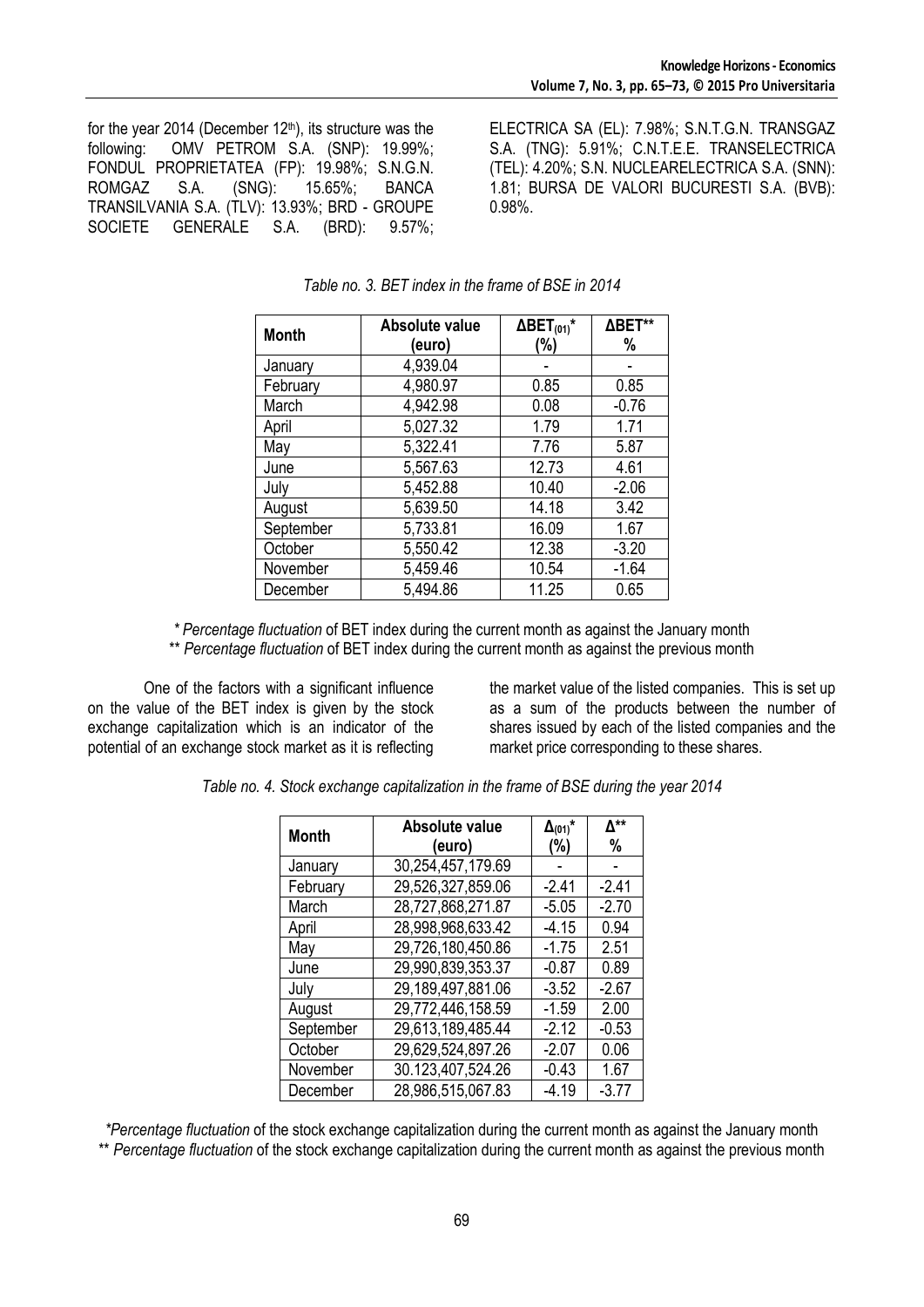

*Graphic no. 4.The monthly evolution of the stock exchange capitalization and BET index in 2014*

## **4. The utilization of the econometric regression model in the analysis of the activity of the Bucharest Stock Exchange for the year 2014.**

In order to study the relation existing between the stock exchange capitalization and the BET index for the year 2014, we used the econometric regression model, by applying, at a first stage, statistical tests on two series of submitted data, statistical tests which outcomes are submitted bellow:

| Table no. 5. Statistical tests related to the stock   |
|-------------------------------------------------------|
| exchange capitalization index in the frame of BSE for |
| the year $2014$                                       |

| $110$ you $2017$               |                |  |  |  |  |  |
|--------------------------------|----------------|--|--|--|--|--|
| Series: Capitalizarea bursieră |                |  |  |  |  |  |
| Mean                           | 29480433235    |  |  |  |  |  |
| <b>Standard Error</b>          | 134445432.3    |  |  |  |  |  |
| Median                         | 29613189485    |  |  |  |  |  |
| <b>Standard Deviation</b>      | 445905053.6    |  |  |  |  |  |
| Sample Variance                | 1.98831E+17    |  |  |  |  |  |
| <b>Kurtosis</b>                | $-0.959096468$ |  |  |  |  |  |
| Skewness                       | $-0.329017992$ |  |  |  |  |  |
| Range                          | 1395539252     |  |  |  |  |  |
| Minimum                        | 28727868272    |  |  |  |  |  |
| Maximum                        | 30123407524    |  |  |  |  |  |
| Sum                            | 3.24285E+11    |  |  |  |  |  |
| Confidence Level(95.0%)        | 299563091.1    |  |  |  |  |  |

The distribution of this series of data does not correspond to the normal distribution, a situation which is specific to most of series of data for the financial domain so that it does not implies signs of concern.

*Table no. 6. Statistical tests related to the index Bucharest Exchange Trading in the frame of BSE for the year 2014*

| $\overline{u}$ is $\overline{v}$ via $\overline{v}$ in $\overline{v}$ |             |
|-----------------------------------------------------------------------|-------------|
| Series: Indicele BET                                                  |             |
| Mean                                                                  | 5379.2945   |
| <b>Standard Frror</b>                                                 | 83.09325    |
| Median                                                                | 5459.46     |
| <b>Standard Deviation</b>                                             | 275.58913   |
| Sample Variance                                                       | 75949.37    |
| Kurtosis                                                              | $-1.003714$ |
| <b>Skewness</b>                                                       | $-0.664092$ |
| Range                                                                 | 790.83      |
| Minimum                                                               | 4942.98     |
| Maximum                                                               | 5733.81     |
| Sum                                                                   | 59172.24    |
| Confidence Level(95.0%)                                               | 185.1433    |

The same finding is valid also in the case of the series concerning the monthly evolution of the index BET in 2014, the distribution of the recorded values differing from the normal distribution.

Meantime, the series of data regarding the monthly evolution of the two indicators, during the specified period are graphically represented as a points' cloud, in order to establish the regression model which must apply for identifying the connection existing between them. In the frame of the chosen model, the stock exchange capitalization is considered as the explicative variable while the index BET is considered the dependent variable. The analysis of the correlation graphic is emphasize a direct connection, of linear type, between the two indicators subject of the analysis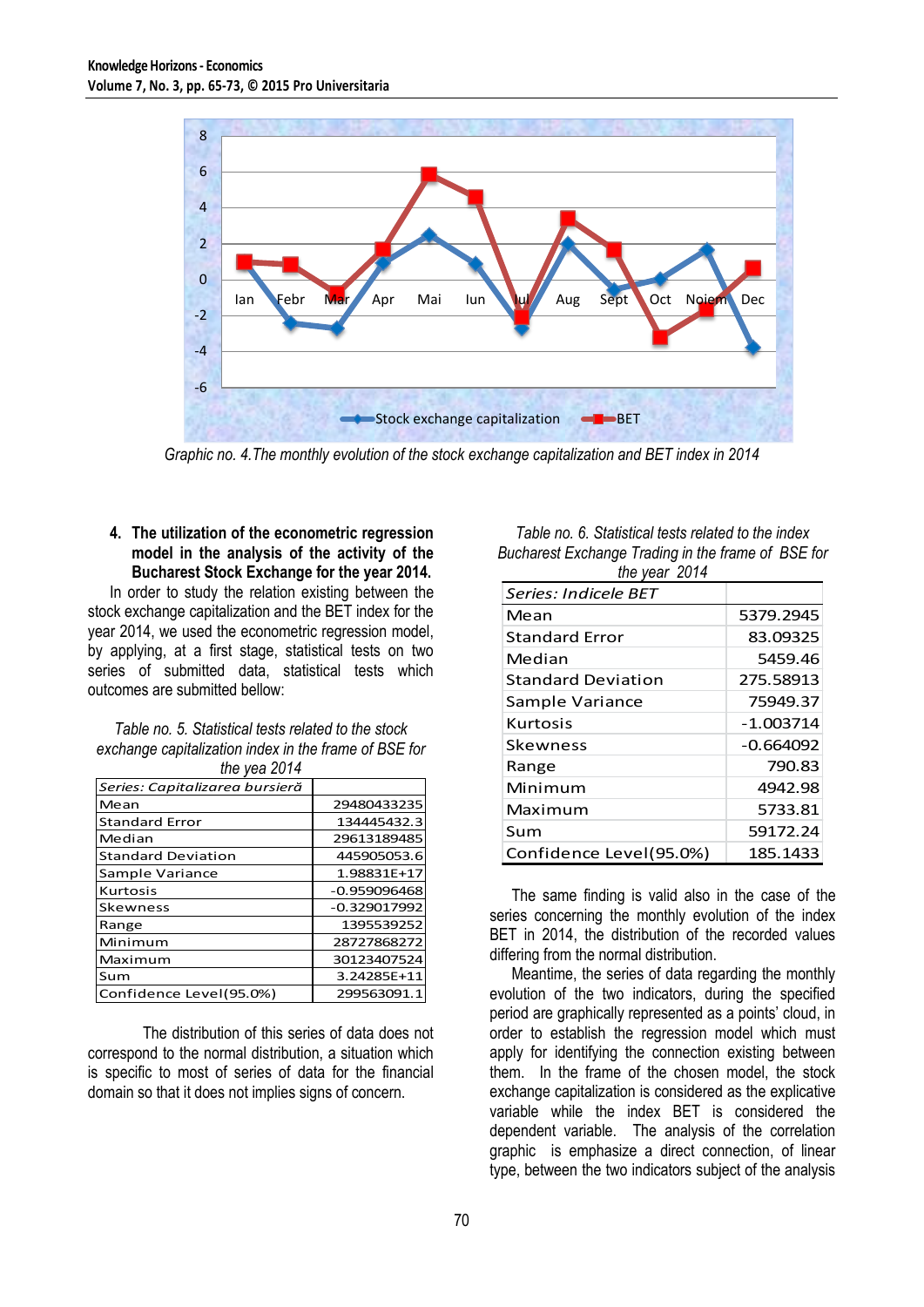so that the model to be utilized is the model of simple linear regression which presents the following form: BET =  $\alpha$  +  $\beta$  \* CAPITALIZARE + ε where:

α, β = the parameters of the linear regression model;

 $\epsilon$  = the residual value of the regression model.

In order to estimate the parameters of the regression econometric model the least squares method is applied, the outcomes being submitted in the Table no. 7.

Table no. 7. The estimation of the parameters of the regression model "BET – Stock exchange capitalization" SUMMARY OUTPUT

| <b>SUIVIIVIARY UUTPUT</b>    |                 |                        |              |              |                |          |              |                                  |
|------------------------------|-----------------|------------------------|--------------|--------------|----------------|----------|--------------|----------------------------------|
|                              |                 |                        |              |              |                |          |              |                                  |
| <b>Regression Statistics</b> |                 |                        |              |              |                |          |              |                                  |
| Multiple R                   | 0.998709        |                        |              |              |                |          |              |                                  |
| R Square                     | 0.99742         |                        |              |              |                |          |              |                                  |
| <b>Adjusted R Square</b>     | 0.906511        |                        |              |              |                |          |              |                                  |
| <b>Standard Error</b>        | 283.8035        |                        |              |              |                |          |              |                                  |
| Observations                 | 12              |                        |              |              |                |          |              |                                  |
|                              |                 |                        |              |              |                |          |              |                                  |
| ANOVA                        |                 |                        |              |              |                |          |              |                                  |
|                              | df              | SS                     | МS           | F            | Significance F |          |              |                                  |
| Regression                   | 1               | $3.43E + 08$           | $3.43E + 08$ | 4253.212     | 1.7492E-14     |          |              |                                  |
| Residual                     | 11              | 885988.6               | 80544.42     |              |                |          |              |                                  |
| Total                        | 12 <sup>1</sup> | $3.43E + 08$           |              |              |                |          |              |                                  |
|                              |                 |                        |              |              |                |          |              |                                  |
|                              |                 | Coefficientsandard Err | t Stat       | P-value      | Lower 95%      |          |              | Upper 95%Lower 95.0% Upper 95.0% |
| Intercept                    | 1023.723        | 5511.869               | 0.185731     | 0.856369     | $-11257.4863$  | 13304.93 | $-11257.486$ | 13304.9331                       |
| X Variable 1                 | 1.81E-07        | 2.77E-09               | 65.21666     | $1.37E - 15$ | 1.74719E-07    | 1.87E-07 | 1.7472E-07   | 1.8692E-07                       |

On the basis of the resulting data, the values of the two parameters of the regression model, α and β, are established as follows:  $\alpha$  =1023.723 and  $\beta$  =  $1.81 \cdot 10^{-7}$ . Through the recorded value of 99.87%, the multiple correlation coefficient indicates a direct and strong connection between the value of the index BET and that of the stock exchange capitalization. The values recorded by *R-squared* (the coefficient of determination) and *Adjusted R-squared* (the adjusted coefficient of determination) are showing the extent to which the dependent variable is explained by the independent variable so that, at a ratio of over 90% of the value of the index BET is explained through the value recorded by the stock exchange capitalization. *Standard Error* is showing that the values being observed for the index BET are deviating, as an average, with  $\pm$  283.80 from the theoretical values existing on the regression line. The values recorded by the liberty degrees *df* are explained as follows: *k* is representing the number of explicative variables, in this case, considering a simple regression, there is only one explicative variable *x*, consequently, k=1; for the residuals: *n–k–1*= 12–1–1 = 10 liberty degrees; (n represents the number of observations,  $n = 12$ ); for the total variation: *n–1*= 12–1= 11 liberty degrees; df Regression + df Residual = df Total (1 + 10 = 11). *SS* is the shortening from Sum Square and represents the

sum of the deviations' squares, while *MS* coming from *M*odified *S*um (modified sums – modified dispersions). Lower 95% and Upper 95% represent the inferior and superior limits of the confidence interval for the considered parameter. Thus, the parameters of the analysed linear model are included in the intervals - 11257.48 and 13304.93 for α, and for β in the interval 1,7471E-07 and 1,87E-07.

The validity of the analysed regression model is studied on the basis of the *F-statistic* test which value is exceeding the tabled level of reference and of the *Significance F* test - almost zero – confirming thus that the model taken into consideration describing the relation between the stock exchange capitalization and the value of the main index of the Romanian capital market is a correct one and that variable is significant from statistical point of view.

This analysis of the capital market is thoroughly studied through the evaluation of the relation between the stock exchange capitalization (the dependent variable) and the transactions value (the independent variable) made each month on shares and concluded through the Bucharest Stock Exchange during the year 2014, again by using the regression econometric model, acting in a similar way as previously, the outcomes after applying the least squares method being the following: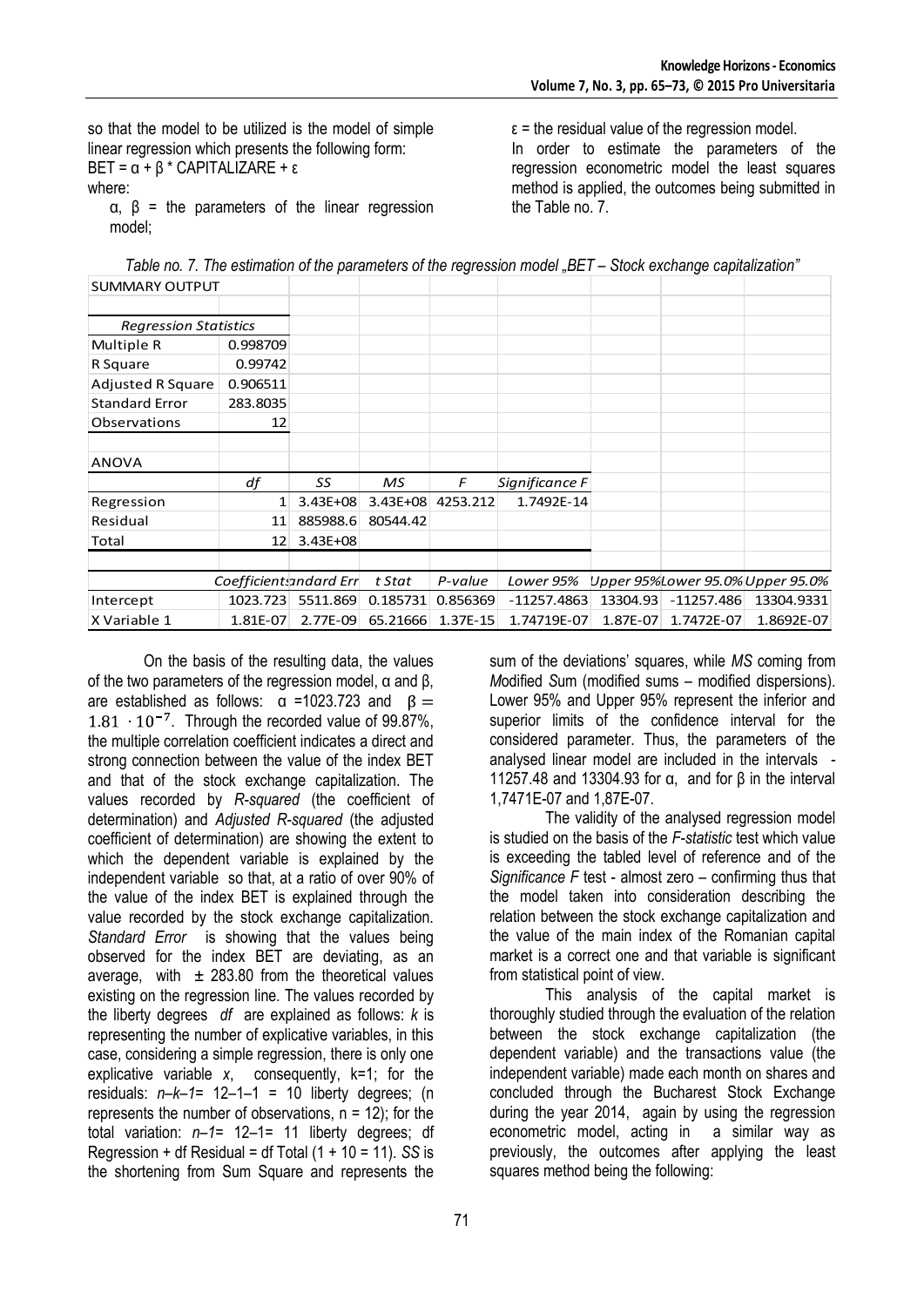| <b>SUMMARY OUTPUT</b>        |           |                             |              | ັ        |                |            |            |                                   |
|------------------------------|-----------|-----------------------------|--------------|----------|----------------|------------|------------|-----------------------------------|
| <b>Regression Statistics</b> |           |                             |              |          |                |            |            |                                   |
| Multiple R                   | 0.8797237 |                             |              |          |                |            |            |                                   |
| R Square                     | 0.7739138 |                             |              |          |                |            |            |                                   |
| Adjusted R Square            | 0.6830047 |                             |              |          |                |            |            |                                   |
| <b>Standard Error</b>        | 286.38962 |                             |              |          |                |            |            |                                   |
| Observations                 | 12        |                             |              |          |                |            |            |                                   |
| <b>ANOVA</b>                 |           |                             |              |          |                |            |            |                                   |
|                              | df        | SS                          | MS.          | F        | Significance F |            |            |                                   |
| Regression                   | 1         | 8.10859E+21                 | $8.11E + 21$ | 37.65402 | 0.000110292    |            |            |                                   |
| Residual                     | 11        | 2.36879E+21                 | $2.15E+20$   |          |                |            |            |                                   |
| Total                        | 12        | 1.04774E+22                 |              |          |                |            |            |                                   |
|                              |           |                             |              |          |                |            |            |                                   |
|                              |           | Coefficients Standard Error | t Stat       | P-value  | Lower 95%      |            |            | Upper 95% Lower 95.0% Upper 95.0% |
| Intercept                    | 5160.5977 | 173.3855335                 | 29.76372     | 4.28E-11 | 4774.270643    | 5546.92473 | 4774.27064 | 5546.92473                        |
| X Variable 1                 | 93.556147 | 15.2463774                  | 6.136287     | 7.35E-05 | 59.99909657    | 127.113197 | 59.9990966 | 127.1131974                       |

*Table no. 8. The estimation of the parameters of the regression model "The stock exchange capitalization – value of the stock exchange transactions"*

When analysing the outcomes we get, we find out that between the two indicators there is a strong connection (Multiple  $R = 87.97\%$ ), at a ratio of  $77.39\%$ the value of the stock exchange capitalization being explained through the value of the performed transactions, the difference up to 100% representing the influence of other factors, not included in the present model. Meantime, the connection between the two variables is a direct one, showing that for the increase by one monetary unit of the value of the performed transactions, the value of the capitalization records an increase 93.55 lei. Intercept (the free term of the model) is recording a high value, reflecting the image of high enough influence of the factors being not included in the construction of the model on the stock exchange capitalization. The values recorded by the *Fstatistic* and *Significance F* tests (almost zero) confirm the validity of the model, the variable being significant statistically.

## **5. Conclusions**

The analysis of the structure by categories of financial instruments and of the value of the transactions performed at the Bucharest Stock Exchange in 2014 is indicating an almost exclusively shares market., the transactions on bonds, structured products and fund units counting for 1% only out of the total stock exchange volume of transactions. The Bucharest Stock Exchange keeps on being dominated by the companies of the financial domain (companies of financial investments, crediting institutions, Property Fund) and by Petrom, followed by the companies of utilities (Transelectrica,Transgaz etc). Despite the fact that new listings have been successfully finalized, the

transactions on financial instruments out of the category bonds and government securities have been sporadic.

The regression model allows the identification of some functional dependence between the components of the capital market, providing a real possibility to forecast the analysed phenomena over a wellestablished time horizon. The two models of linear simple regression submitted previously confirm, based on real data recorded on the capital market from our country the allegations of the literature of speciality as regards the fact that this type of econometric model can be successfully utilized in order to define and systemize in a mathematical form the relations existing between the various financial indicators specific to the stock exchange system.